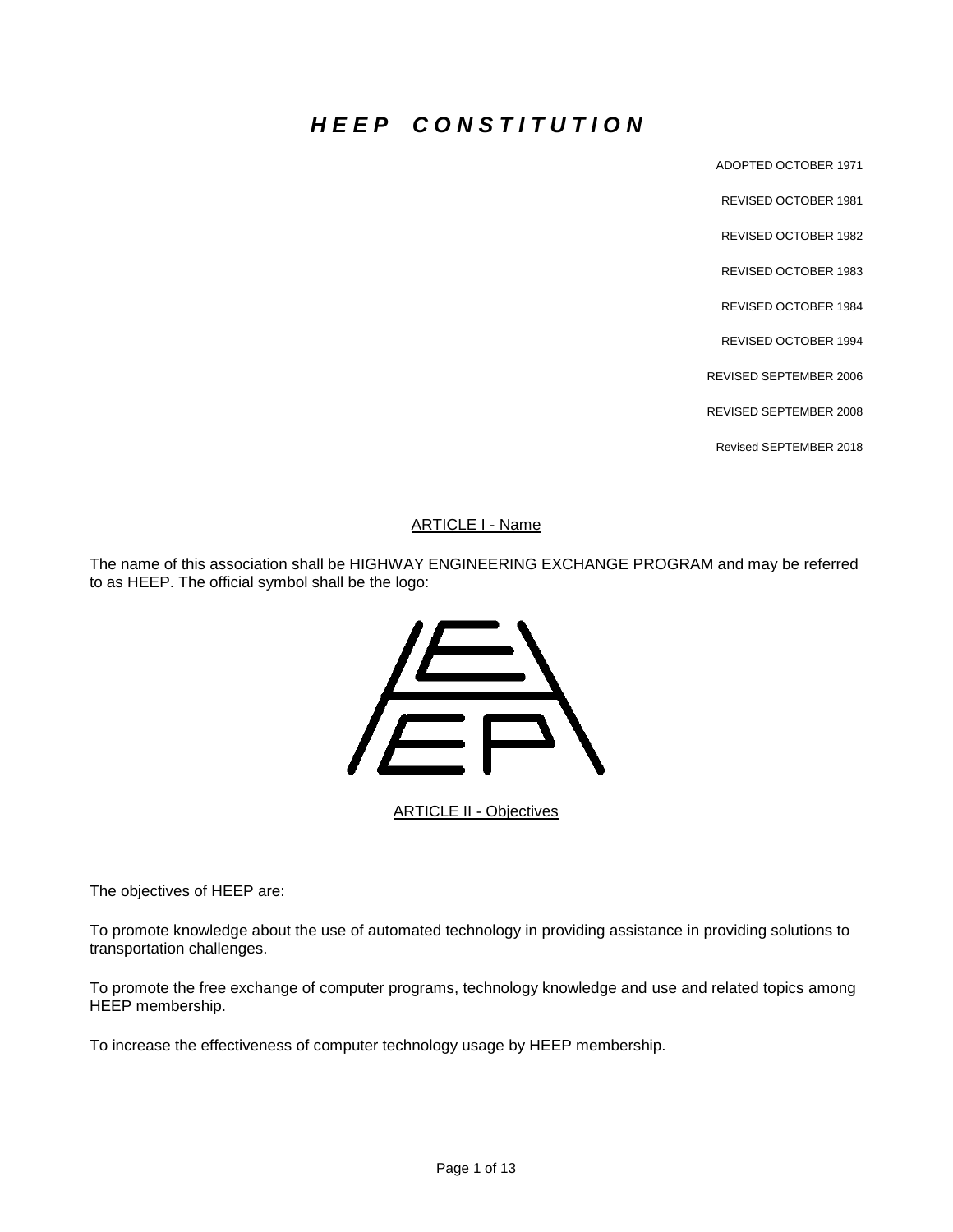## ARTICLE III - Areas

## Section 1

To allow for reasonable representation on the Board of Directors, HEEP shall be divided into geographic Areas. The number and boundaries of Areas shall be as defined in the By-Laws and supported by a map attached to those By-Laws (Appendix A). All Members and Associates shall be assigned to Areas.

#### Section 2

Application for transfer of Area or change of Area boundaries shall be made to the Board of Directors, through the HEEP Secretary, at any time prior to the executive business session of an Annual HEEP meeting. The Board of Directors shall study the request, considering the effect upon the Member or Associate, and the Areas affected. The Board of Directors shall accept or deny the application as they deem appropriate for the best interests of HEEP.

#### Section 3

Each area shall follow the By-Laws of the parent HEEP Organization. Any recommended changes to By-laws and Constitution shall be submitted to the Board of Directors for review and action.

Areas shall be governed by a Director who is elected during the executive business session at the annual HEEP meeting. Area Director's will be responsible for the following:

- Communicating with Area members.
- Recruiting Area members to attend the annual IHEEP meeting.

#### Section 4

HEEP Board of directors can appoint temporary area directors as needed to facilitate reorganization or reconstitution of area or areas.

#### ARTICLE IV - Membership

#### Section 1

Regular or associate membership shall be automatic for all organizations active at the time of the adoption of this constitution. It shall be granted to others who subscribe to the objectives of HEEP and who apply after that date, subject to the provisions of other sections of this Article. International membership is intended and encouraged.

#### Section 2

A regular membership (Member) may be held by any of the following who practice or offer instruction in Transportation Engineering:

> - An Agency, Department, or equivalent governmental organization that is an officially constituted or designated unit of a sovereign Country's national government.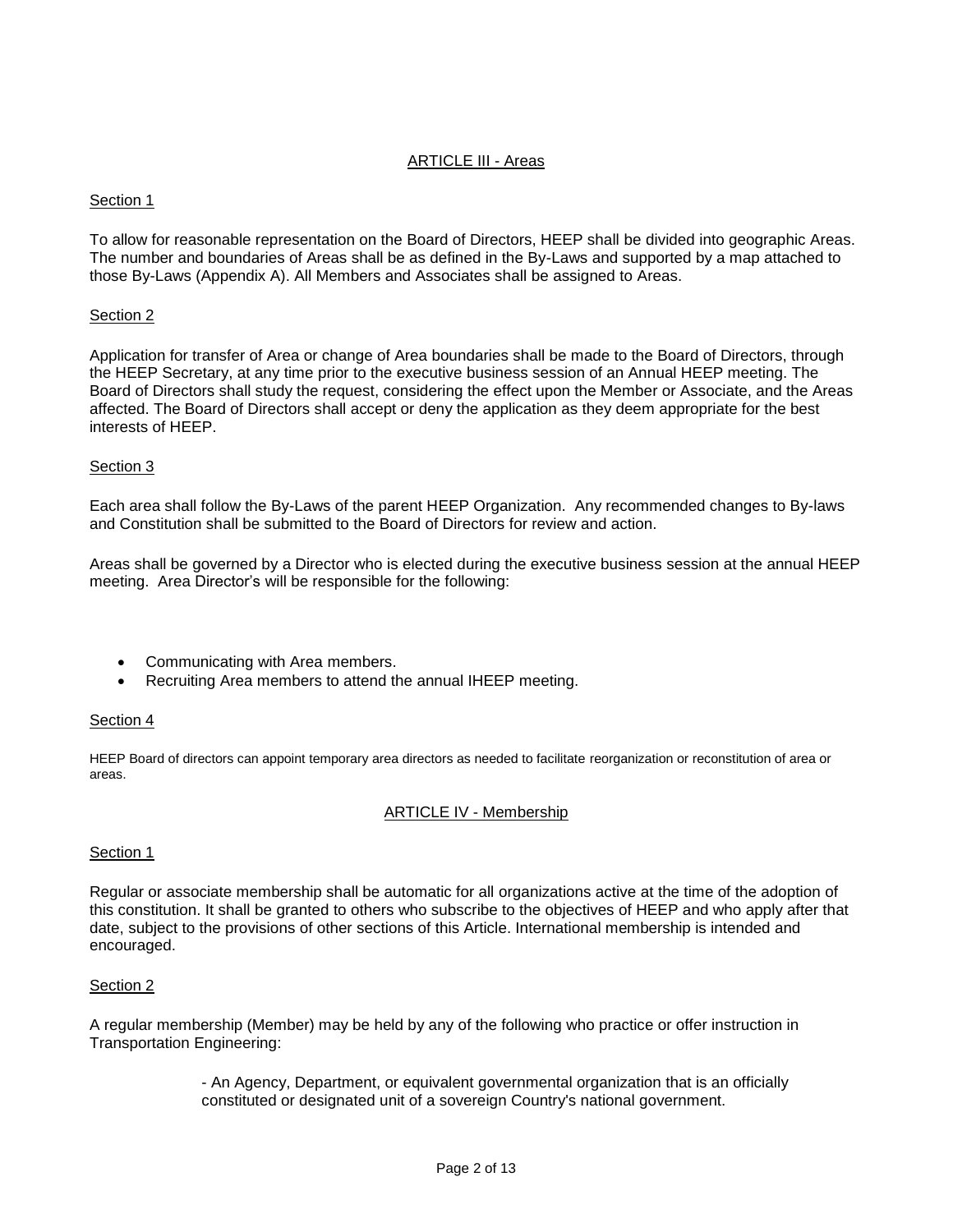- An Agency, Department, or equivalent governmental organization of a State, Province, or similarly constituted unit of a sovereign Country.

- An Agency, Department, or equivalent governmental organization of a County or City, or similarly constituted unit of a State.

- Institutions of higher education.

Each Member is entitled to a single vote, and only one of its representatives can hold an office as defined in Article V.

#### Section 3

An associate membership (Associate) may be held by any interested organization in the transportation field. Associates have no voting rights, nor are they eligible for the offices of HEEP President, HEEP Vice President, HEEP Secretary, or Area Director.

#### Section 4

Membership may be withdrawn by the HEEP Board of Directors upon evidence of the intent to misuse or misrepresentation of HEEP by a member or member organization.

#### Section 5

Misuse of membership shall be assumed for any organization that uses HEEP for any purpose that conflicts with the objectives of HEEP or that attempts to use the floor, the mailings, or the mailing lists of HEEP for the principal purpose of private or corporate gain.

# ARTICLE V - Board of Directors

#### Section 1

The Board of Directors of HEEP shall consist of the two immediate Past Presidents of HEEP, the current HEEP President, Vice President, Secretary, Area Directors, and the Education and Student Participation Program (ESPP) Coordinator. Eligibility for Board of Director positions shall be limited to individuals who are currently employed by a Federal, State or Local Transportation agency (or related agency).

#### Section 2

The HEEP Officers shall be the President, Vice President, and Secretary. The HEEP Officers shall be approved at the Annual Meeting of HEEP, their term of office shall commence at the beginning of the next calendar year.

#### Section 3

The President shall preside over both the Board of Directors and HEEP in general.

# Section 4

The incoming Vice President, ordinarily the outgoing Secretary, is charged with the responsibility of coordinating the submission of HEEP agency annual newsletters. Each HEEP representative is to be polled for contributions.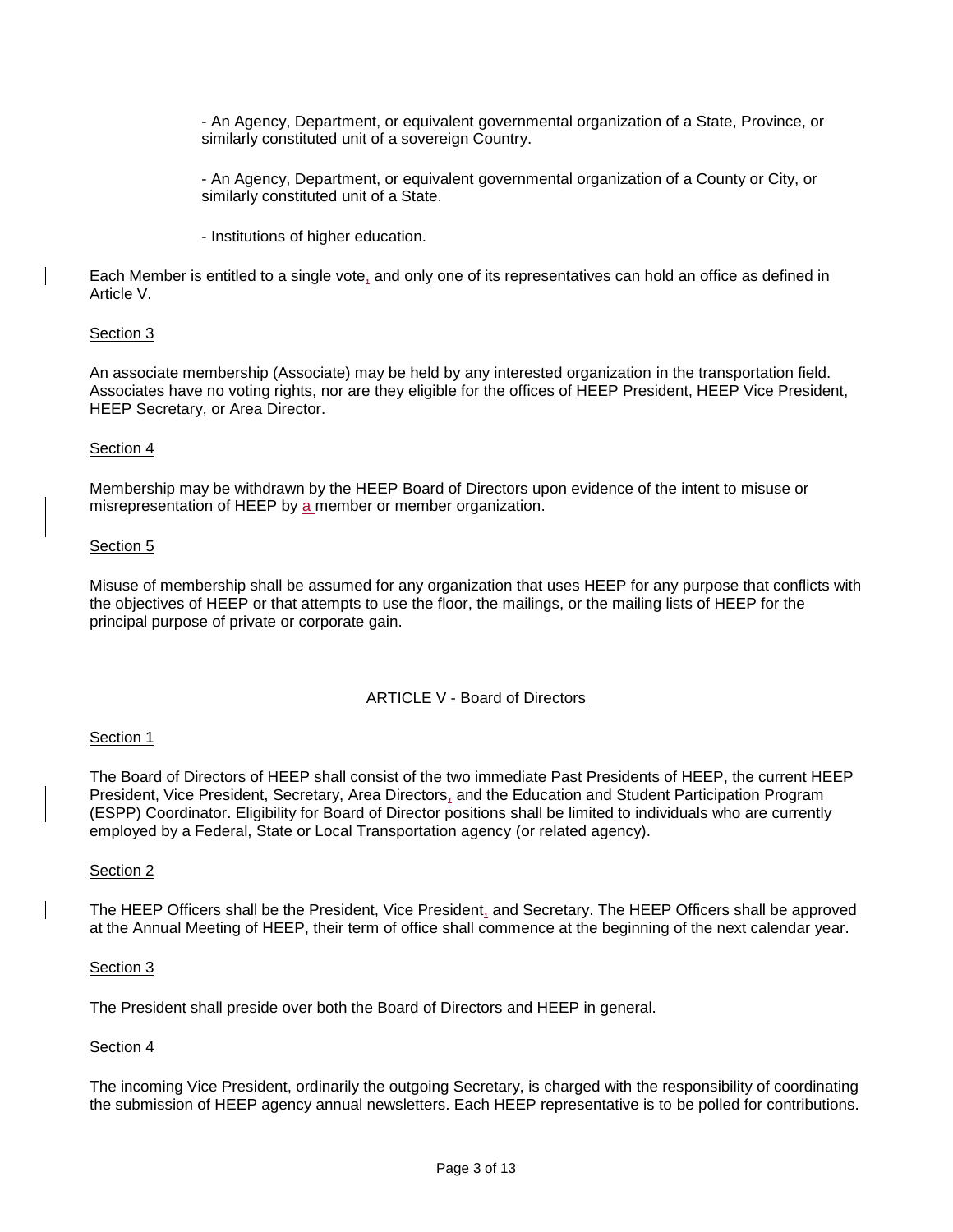The compiled HEEP Newsletter should be available to members 30 days prior to the Annual Meeting. As a minimum, the newsletter is to contain the following:

- A summation of the past International meeting, including Board of Directors meetings and General Membership meetings.
- A summation of Area Activities.
- A listing of HEEP representatives as appears on the official rolls of the organization.
- A summation of new automation developments from the aforementioned polling of the HEEP representatives.

# Section 5

The Secretary shall maintain the database(s) of all Members, Associates Members, and their delegates together with mailing addresses, records of attendance at meetings. Members and Associate members may have as many individuals as desired but will be limited to only one HEEP Primary Representative, in the HEEP delegate database and any Area databases or mailing list(s). The Secretary may delegate the actual gathering and maintenance of database(s) to the Area Directors and/or others. The Secretary may not allow the use of the database(s) for commercial purposes. The Secretary shall make recommendations at the HEEP Annual Meeting each year to the officers for removal of Members, Associates, and delegates for inactivity.

# Section 6

A vacancy in the office of President shall be filled by the Vice President. A vacancy in the office of Vice President or Secretary shall be filled by appointment by the International President. Individuals on the Board of Directors who no longer meet the eligibility requirement in Article V section 1 shall immediately notify the HEEP officers and submit a resignation of their HEEP position.

# Section 7

The duties of the HEEP Officers shall be as set forth in this Constitution, the HEEP By-Laws, and in addition, from year to year, as directed by the membership at any HEEP meeting or by mutual consent of the HEEP Officers (see Appendix B).

# Section 8

The HEEP Officers and Area Directors shall make such decisions as are necessary from time to time, governing the maintenance and distribution of membership lists.

# Section 9

The Board of Directors shall, at a minimum, communicate quarterly to govern the activities of HEEP. A HEEP Officer shall be responsible for scheduling the communication. The Secretary shall be responsible for taking and distributing minutes of the communication.

# ARTICLE VI - Meetings

# Section 1

There shall be an Annual Meeting of the general membership of HEEP. The time and place of each succeeding Annual Meeting shall be decided by the incoming President. The President, acting with the approval of the majority of the Board of Directors, may change the site of the Annual Meeting for reasonable cause. Final notice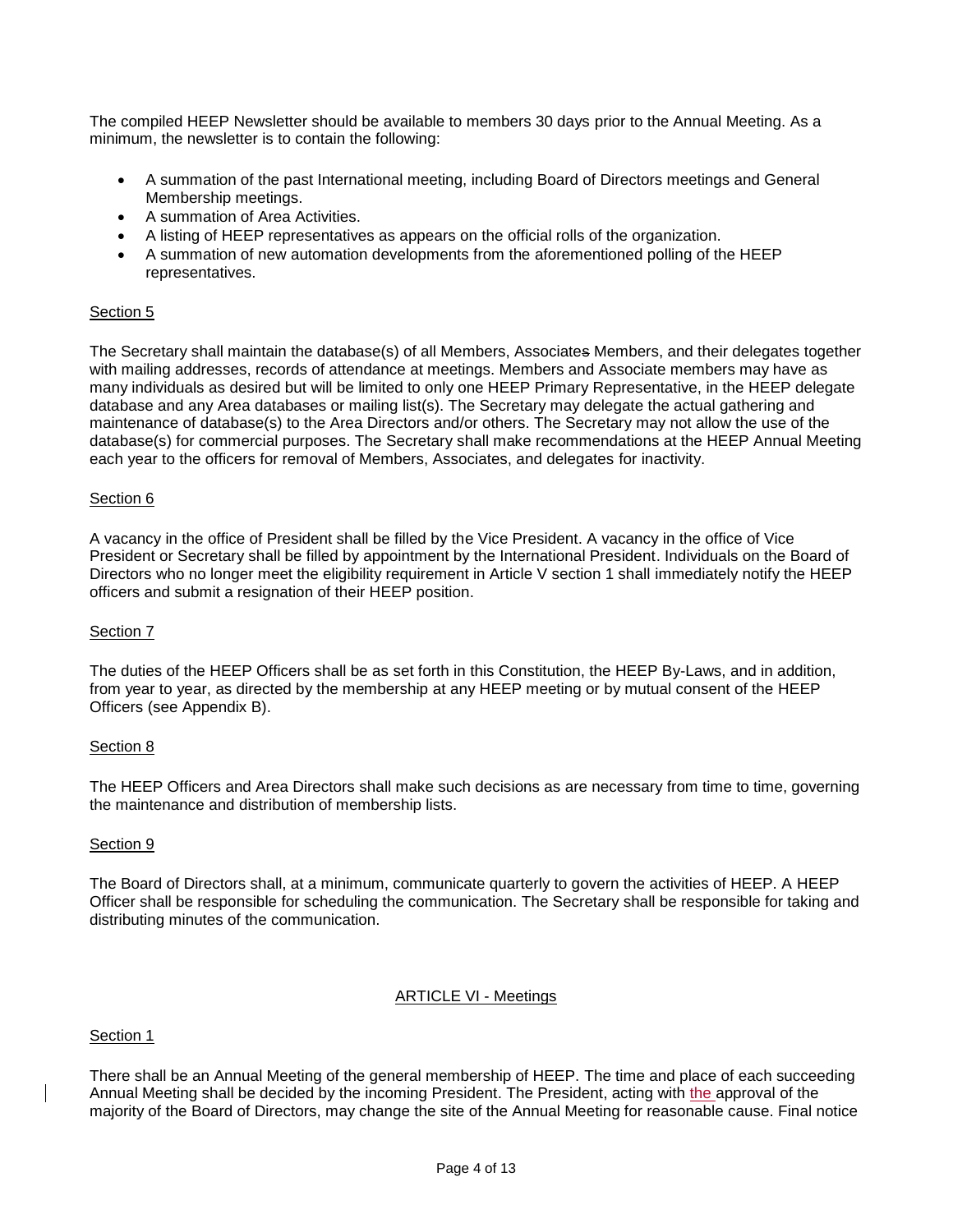of the meeting site dates and agenda shall be sent to all members and associate members no less than six weeks before the meeting. All such notices or other general correspondence shall be sent to the list of Members and Associates that is maintained by the Secretary.

#### Section 2

Special meetings of the general membership or the Board of Directors of HEEP may be called by the International President or the majority of the Board of Directors. The call of the special meeting must state the business to be transacted.

#### Section 3

No business shall be conducted at any meetings without a quorum. A quorum shall be defined as a minimum of:

- a) At the HEEP Business Meetings 15 members
- b) At Board of Directors meetings 7 members of the Board of Directors.

# ARTICLE VII - Amendments

#### Section 1

Amendments to the Constitution may also be made at any annual HEEP meeting without previous notice by:

- a) Proposal by any member, and acceptance for consideration by two-thirds of the members in attendance.
- b) Proposal by the Board of Directors, and acceptance for consideration by a simple majority of the members in attendance.

#### Section 2

Constitutional amendments require a three-fourths vote of those members in attendance.

#### Section 3

By-laws, guidelines, and other documents subservient to this constitution may be adopted, amended or repealed at any time by two-thirds vote of the Board of Directors

#### Section 4

Standing rules for the conduct of business at any meeting may be adopted for that meeting by a simple majority vote.

#### Section 5

By-laws, guidelines, and other documents subservient to this constitution may be adopted, amended or repealed at any time by two-thirds vote of the Board of Directors

#### Section 6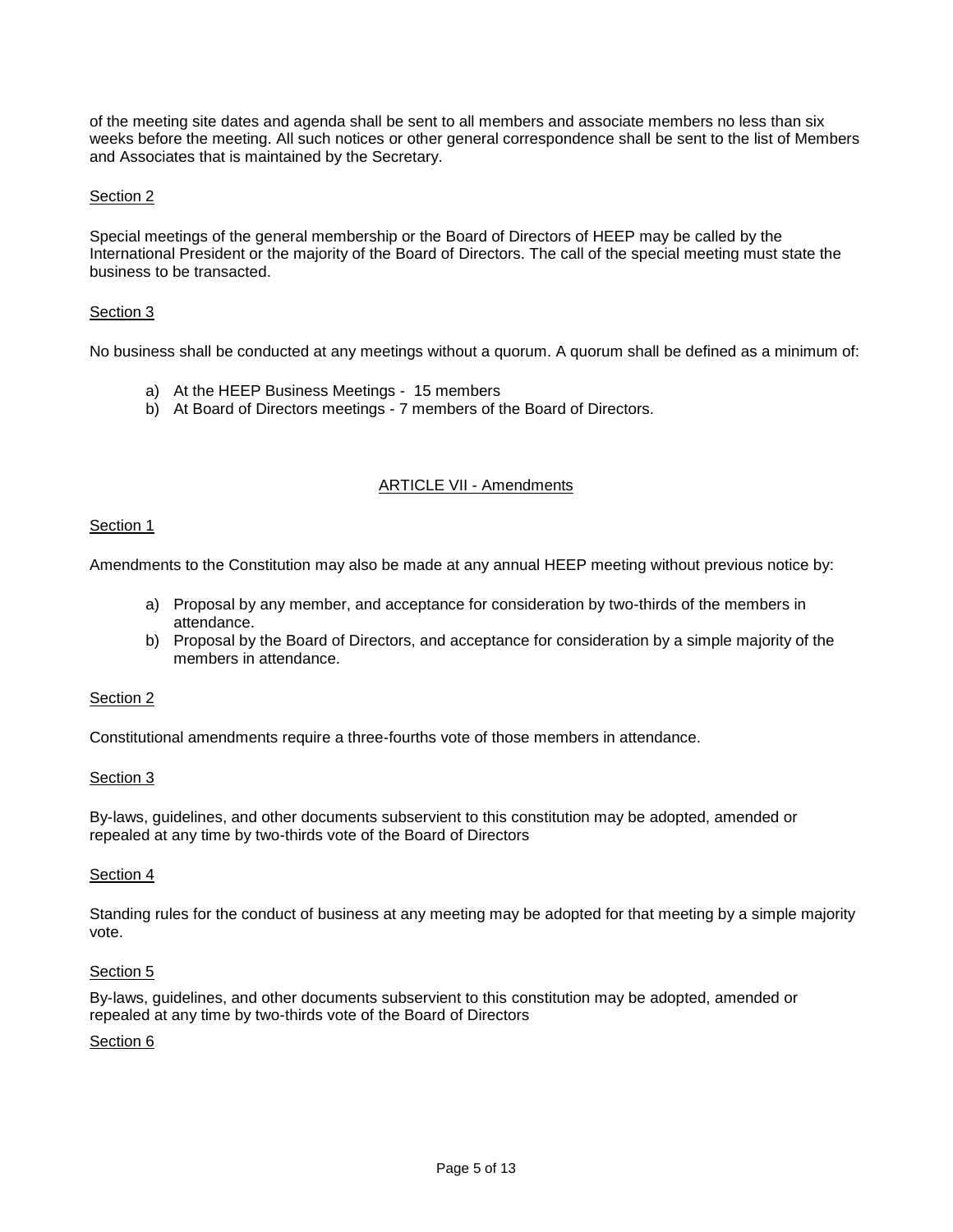The Board of Directors shall, at a minimum, communicate quarterly to govern the activities of HEEP. An Officer shall be responsible for scheduling the communication. The Secretary shall be responsible for taking and distributing minutes of the communication.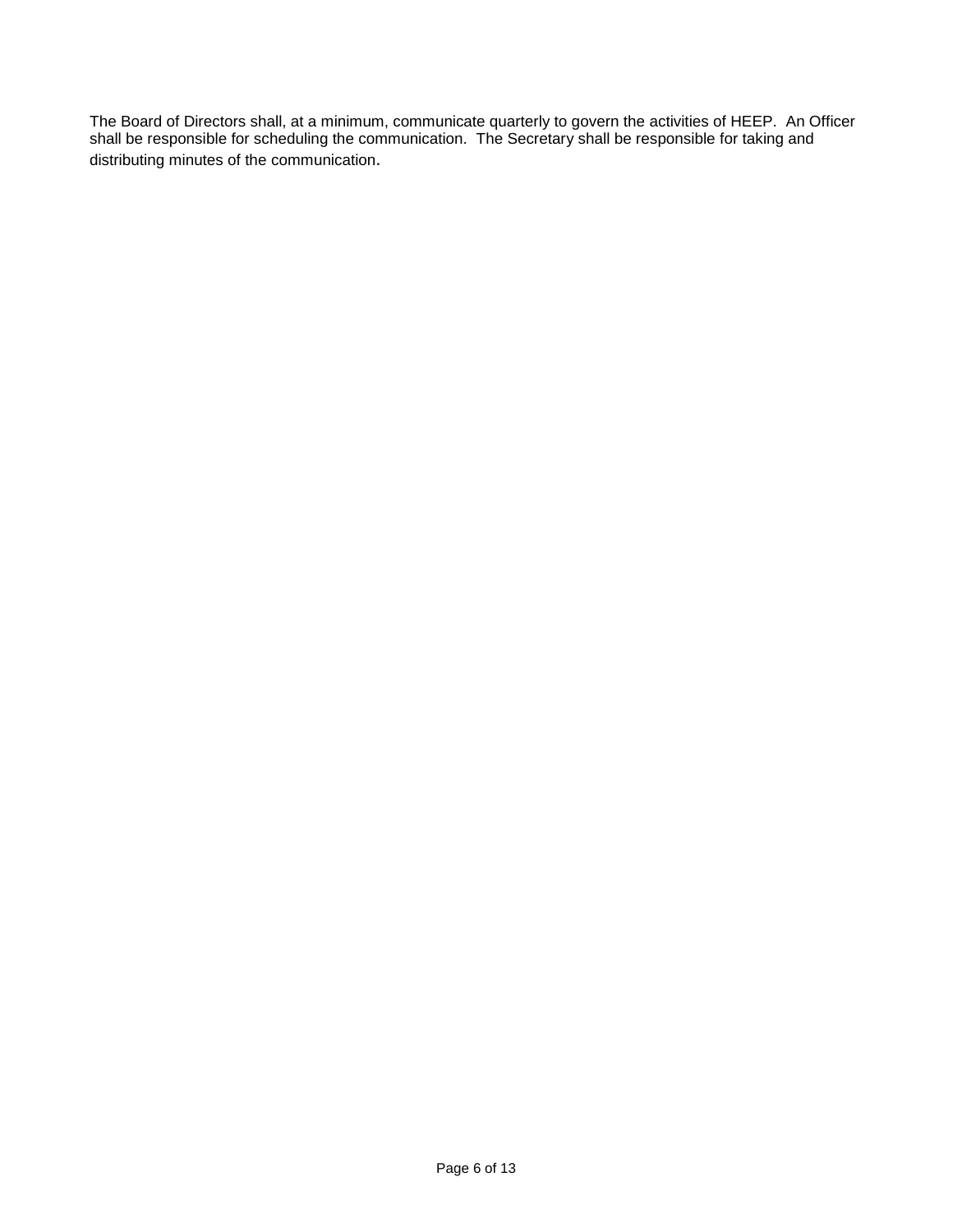# *H E E P B Y - L A W S*

ADOPTED OCTOBER 1971 REVISED OCTOBER 1981 REVISED OCTOBER 1989 REVISED SEPTEMBER 1993 REVISED OCTOBER 1994 REVISED SEPTEMBER 2006 REVISED SEPTEMBER 2008 REVISED SEPTEMBER 2018

#### ARTICLE I - Dues, Fees

#### Section 1

There shall be no dues in HEEP or fees for circulation of newsletters or information.

#### Section 2

Registration fees to defray the costs of meeting or conference rooms, and associated meeting costs shall be allowed. The President shall approve the amount of registration fees at Annual HEEP meetings. The President shall cause an account of such receipts and expenses to be kept for inspection by the officers or members of HEEP upon request for a period of 36 months after their occurrence. Any surplus which accrues shall be applied to future legitimate expenses of HEEP. It is intended that HEEP may develop and maintain a permanent treasury only to the extent of providing adequate startup finances for the next meeting.

Excess funds may be transferred to an Area, ESPP or money market funds.

#### Section 3

When Agency travel budgets prevent HEEP or Area Directors attendance at Area V meetings, available HEEP funds may be used to cover actual commercial airline expenses incurred to support conference attendance. Such expenditures should only be incurred in the absence of all other funding alternatives and with the approval of the Board of Directors. At the discretion of the President, registration and hotel expenses may be waived and/or paid for by HEEP.

If Agency travel restrictions prevent a Vice President or Secretary's designated conference coordinator or alternate from attending a prior HEEP, then HEEP funds may be used to cover actual commercial airline and hotel expenses with majority approval of the Board of Directors

#### ARTICLE II - Area Boundaries

Section 1

HEEP shall be divided into geographic areas as indicated in Appendix A, which should be regarded as an integral part of this Article of the By-Laws.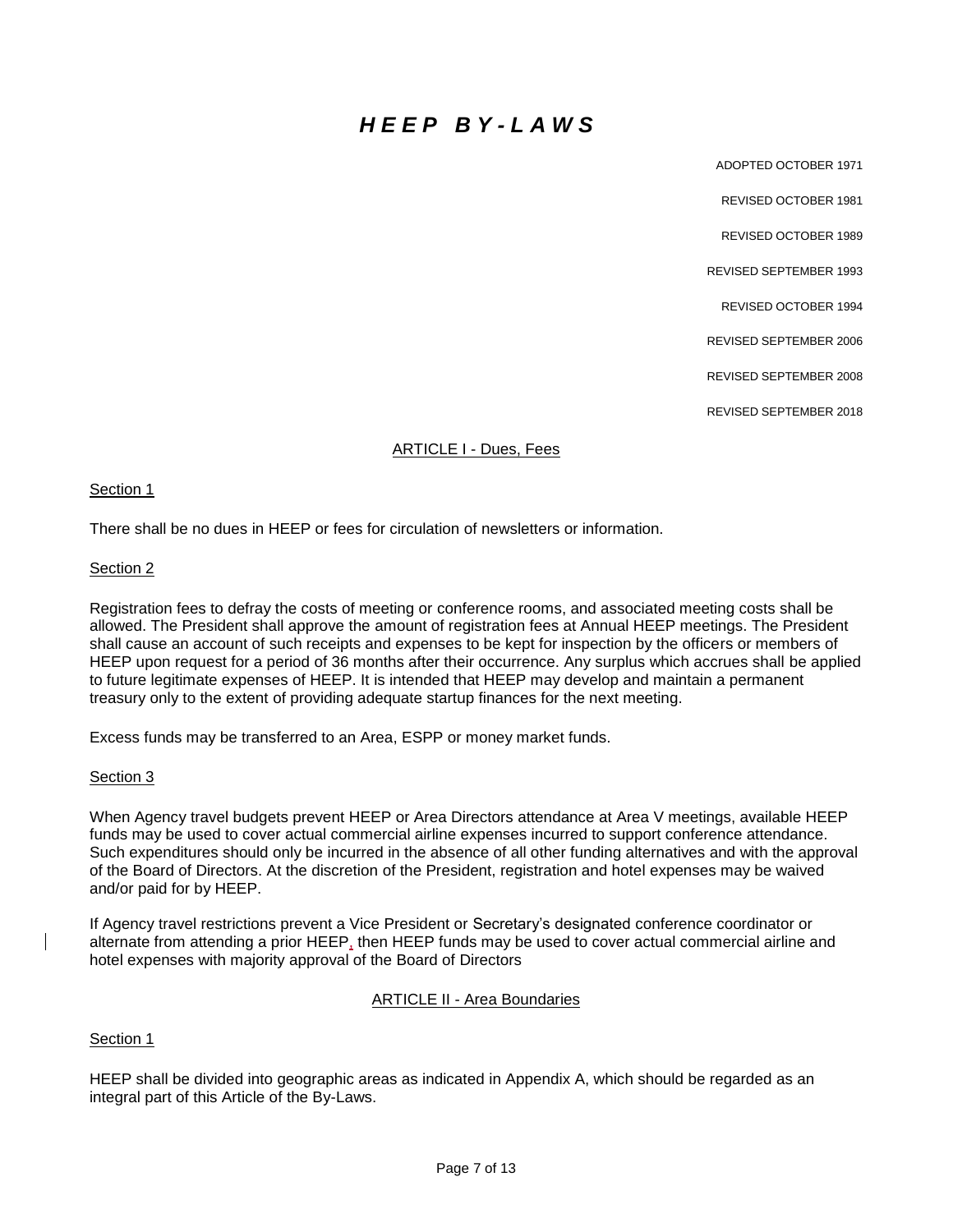# ARTICLE III - Committee

#### Section 1

The members of HEEP may, by a two-thirds vote of those in attendance at any meeting, institute any Standing Committee it desires, for any purpose consistent with the HEEP Constitution and By-Laws.

#### Section 2

The President, with a simple majority approval of the Board of Directors, may institute Special Committees for a period of one year or until the next Annual Meeting.

#### Section 3

The President shall appoint all members of Committees with the advice and counsel of the Board of Directors. The President shall further define the duties of all Committees.

#### Section 4

All committees shall submit an annual or final report to the authority that caused their appointment. Such reports may be formal or informal as directed by the President.

#### ARTICLE IV - Affiliation

Section 1

No affiliation of HEEP with other organizations may be made by the officers or membership in HEEP without specific change in these By-Laws and after careful consideration.

#### Section 2

Cooperation with other organizations, to the extent it does not compromise HEEP, is specifically allowed.

# ARTICLE V - Vendor Participation

#### Section 1

Vendors (software and hardware) offer a broad range of new technical knowledge in new technical developments. Presentations at HEEP meetings by vendors shall reflect innovative or "state of the art" information with no promotional emphasis.

#### Section 2

The authority to monitor the content of presentation shall reside with the HEEP President at Annual meetings.

# Section 3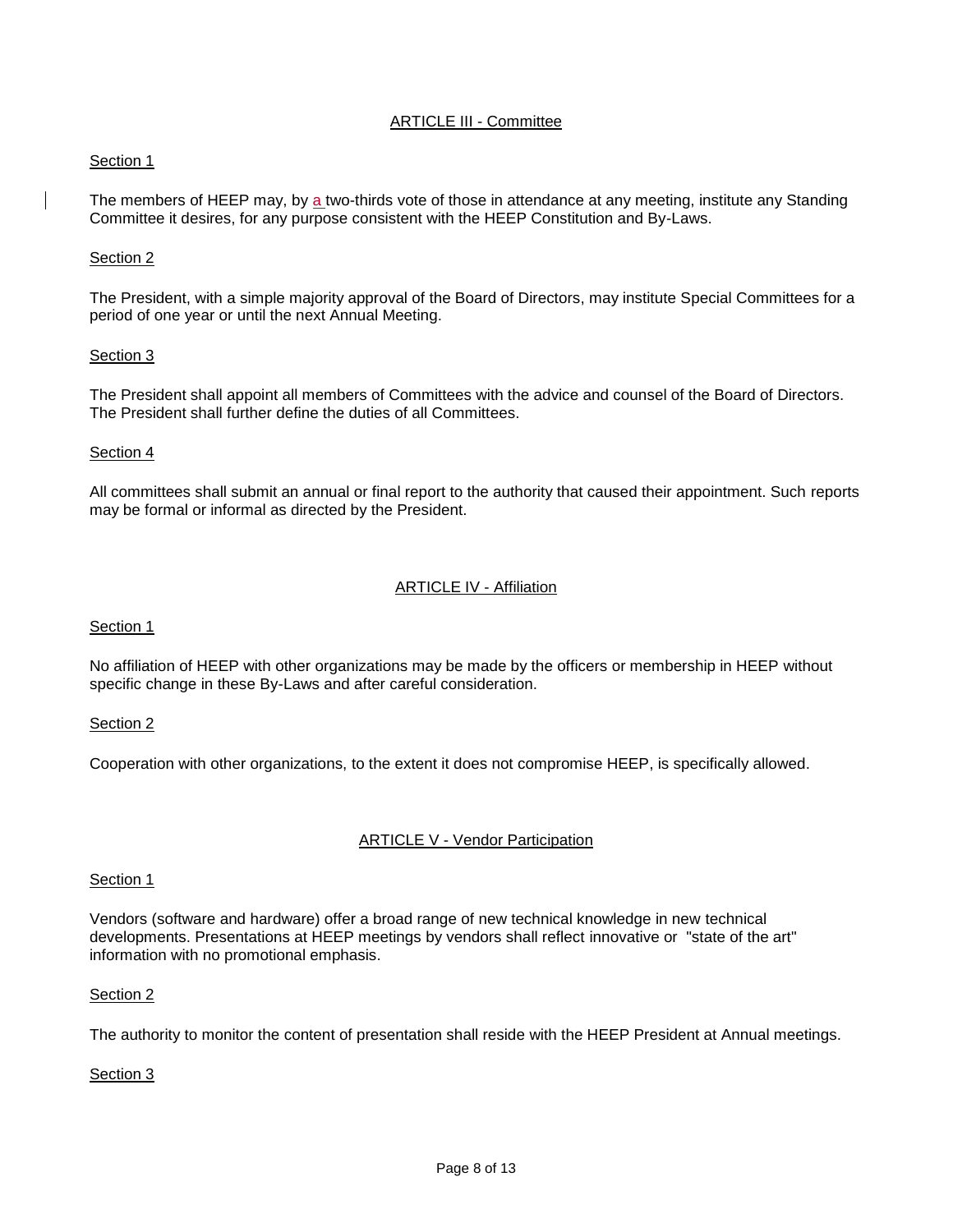Vendors are encouraged to have display rooms/booths for promotional literature and/or demonstrations. The location and receptions times for vendor display rooms/booths will be announced. Vendors will be responsible for making their own arrangements for rooms/booths.

Vendor display rooms/booths will be open as scheduled by HEEP President.

#### Section 4

Since HEEP meetings are open to anyone who pays the registration fee, all vendor representatives should register for conference activities whether participating in the program or hosting display rooms/booths.

# *H E E P B Y - L A W S*



S*eptember 2018*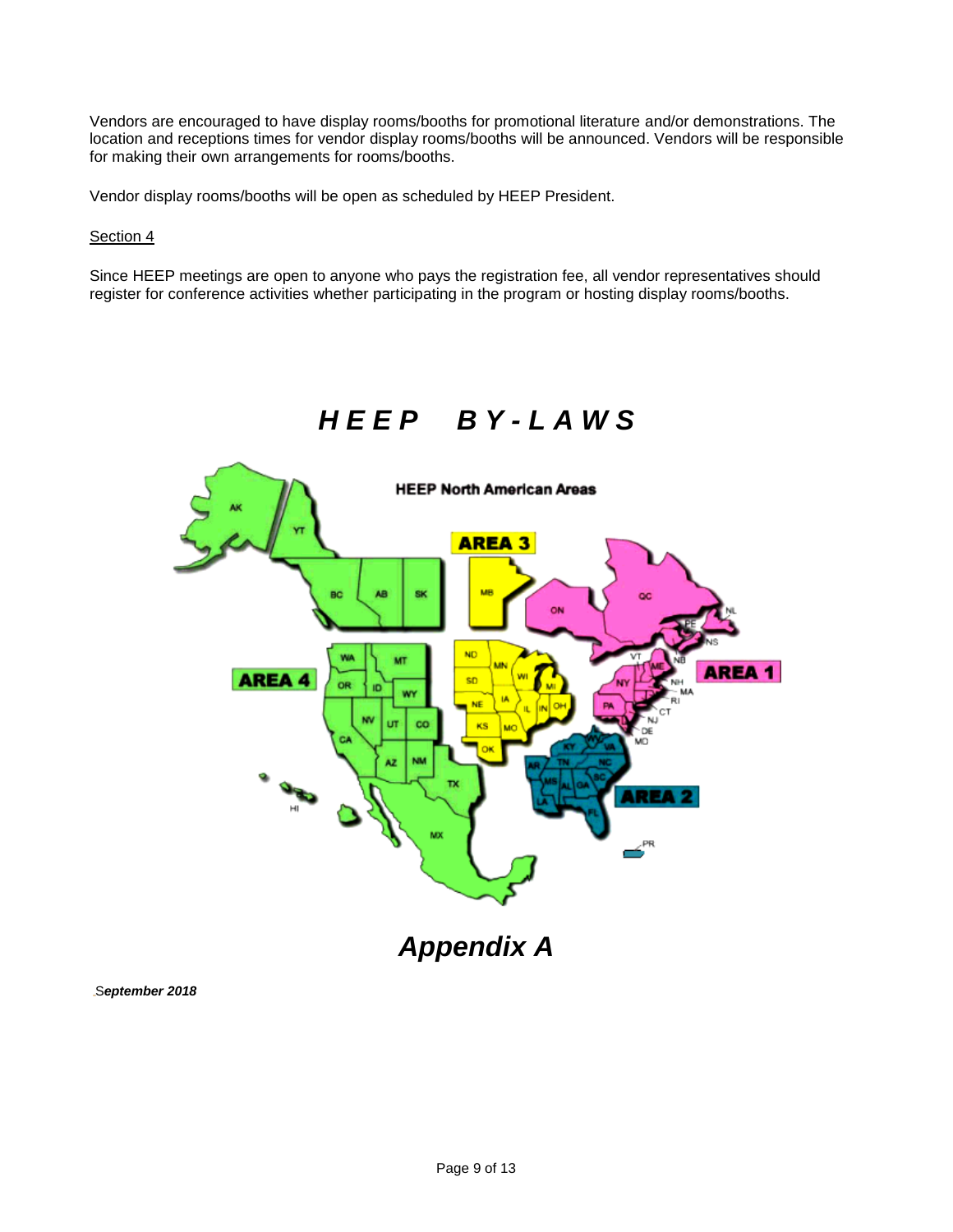# **Appendix B**

## **Before becoming Secretary**

- A. Before accepting an offer to become HEEP Secretary
	- 1. Determine that you are willing to serve and commit a percent of your and your staff's time dedicated to HEEP tasks
	- 2.Obtain written authorization from your department's management that they will support you by allowing you to commit your and your staff's time and to agree to fund any necessary travel
	- 3.Obtain Passport (if planning on attending Area 5 meeting) if you don't have one already
- B. At Annual Meeting
	- 1. Attend Board of Directors (BOD) Meeting if possible to start getting acquainted

#### **Secretary**

#### A. Before Annual Meeting

- 1.Participate in quarterly BOD calls and take minutes
- 2.Work on Tasks and/or Committees as directed by the HEEP President or BOD
- 3.Start looking for a possible location when you host the Annual Meeting
	- a. number of rooms in the facility
	- b. meeting rooms available
	- c. technology hall space
	- d. cyber café space
	- e. hospitality room space
	- f. hotel contract requirements
- 4.Start forming your core committee
- B. At Annual Meeting
	- 1. Attend Board of Directors (BOD) Meeting and take minutes
	- 2. Prepare Board of Directors Meeting summary report to be given during the 1<sup>st</sup> session of HEEP Business Meeting
	- 3.Attend Student reception/briefing meeting (Sunday)
	- 4.Attend the Board of Directors gathering
	- 5.Attend and take minutes from both sessions of the HEEP Business Meeting.
	- 6.Moderate the HEEP Roll Call & Area Reports
	- 7.Moderate one of the HEEP Meeting Sessions (if asked)
	- 8.Take notes:
		- a. To be used in preparation for your meeting.
- D. After the Annual Meeting
	- 1. Work with the HEEP President and Vice-president to finalize the Board of Directors and HEEP Business Meeting minutes and transmit them to the HEEP Webmaster for publication on the HEEP Webpage
	- 2. Participate in quarterly BOD calls and take minutes
	- 3. Work on Tasks and/or Committees as directed by the HEEP President or BOD
	- 4. Continue the planning effort for when you host the meeting
		- a.select the site and finalize the contract as soon as practical
		- b.Start forming your working committees
			- i. Finance
			- ii. Hospitality
			- iii. Guest Program
			- iv. Technical Program
			- v. Hotel Arrangements
			- vi. Registration

# **Vice-president**

A. Before Annual Meetings

1. Create an Invitation Video or show tourism video(s)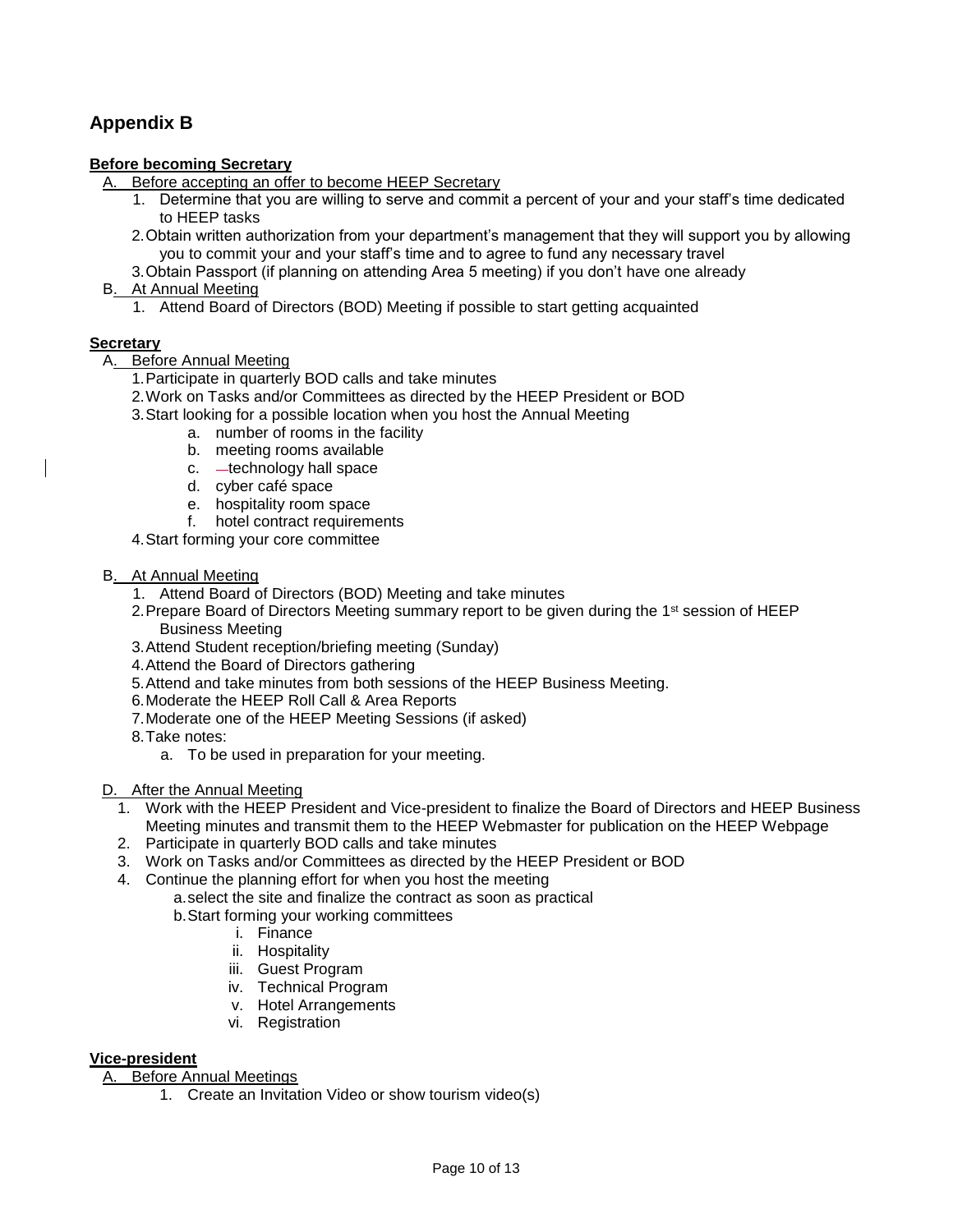- 2. Participate in BOD quarterly calls
- 3. Prepare a Brochure, Invitation Letter, and Invitation Packets for HEEP and Area meetings
- 4. Encourage the Area Directors to promote attendance at HEEP and ESP participation
- 5. Work on tasks or committees as directed by the International President
- 6. Work with Area Directors contacting non-participating states to encourage attendance at Area and Annual Meetings
- 7. Prepare a plaque or award for the outgoing International President.
- 8. Attend the Area meetings
- B. At Annual Meeting:
	- 1.Attend Student reception/briefing meeting
	- 2. Attend the Board of Directors meeting
	- 3. Attend Board of Director gathering
	- 4. Attend both sessions of the HEEP Business Meeting
	- 5. Take notes:
		- a. To be used to help HEEP Secretary prepare BOD & Business Meeting minutes
		- b. To be used in preparation for your meeting next year
	- 6. Present the President with the Plaque / Award of Appreciation to the outgoing International President
- C. After the Annual Meeting
	- 1.Gather and verify the dates and locations of Area meetings and pass this along to HEEP Webmaster. Include the names of the Area Directors, Area Secretaries, and Meeting contact person (in the case it is not in the same state as the Director)
	- 2.Participate in BOD quarterly calls
	- 3.Work on tasks or committees as directed by the HEEP President
	- 4.Prepare for your conference
	- 5.Continue the planning effort for when you host the meeting
		- a. select the site and finalize the contract as soon as practical
		- b. Start working your committees on a regular basis

#### **President**

#### A.Before Annual Meeting

- 1. All necessary meeting preparations
- 2. Create agenda and have quarterly BOD conference calls
- 3. Appoint Nominating Committee (past president, and others),
- 4. At your option, select a Kenneth Close recipient
- 5. Respond to inquiries about HEEP
- 6. Prepare BOD meeting agenda
- 7. Work with ESP coordinator to coordinate student presentations
- 8. Work with ESP coordinator to set up ESP student welcome gathering
- 9. Arrange accommodations for ESP students
- 10. Arrange accommodations for Area 5 delegates (Up to 10)

#### B.At Annual Meeting

- 1. Hold BOD meeting
- 2.Attend Student reception/briefing meeting.
- 3. Work with ESP coordinator and select judges for ESP presentations
- 4. Conduct meeting.
- 5. Delegate as needed

#### C. After the Annual Meeting

- 1. Finalize finances
- 2. Send thank you letters
- 3. Treat your staff to a special dinner. Give awards
- 4. Serve on next year's Nominating Committee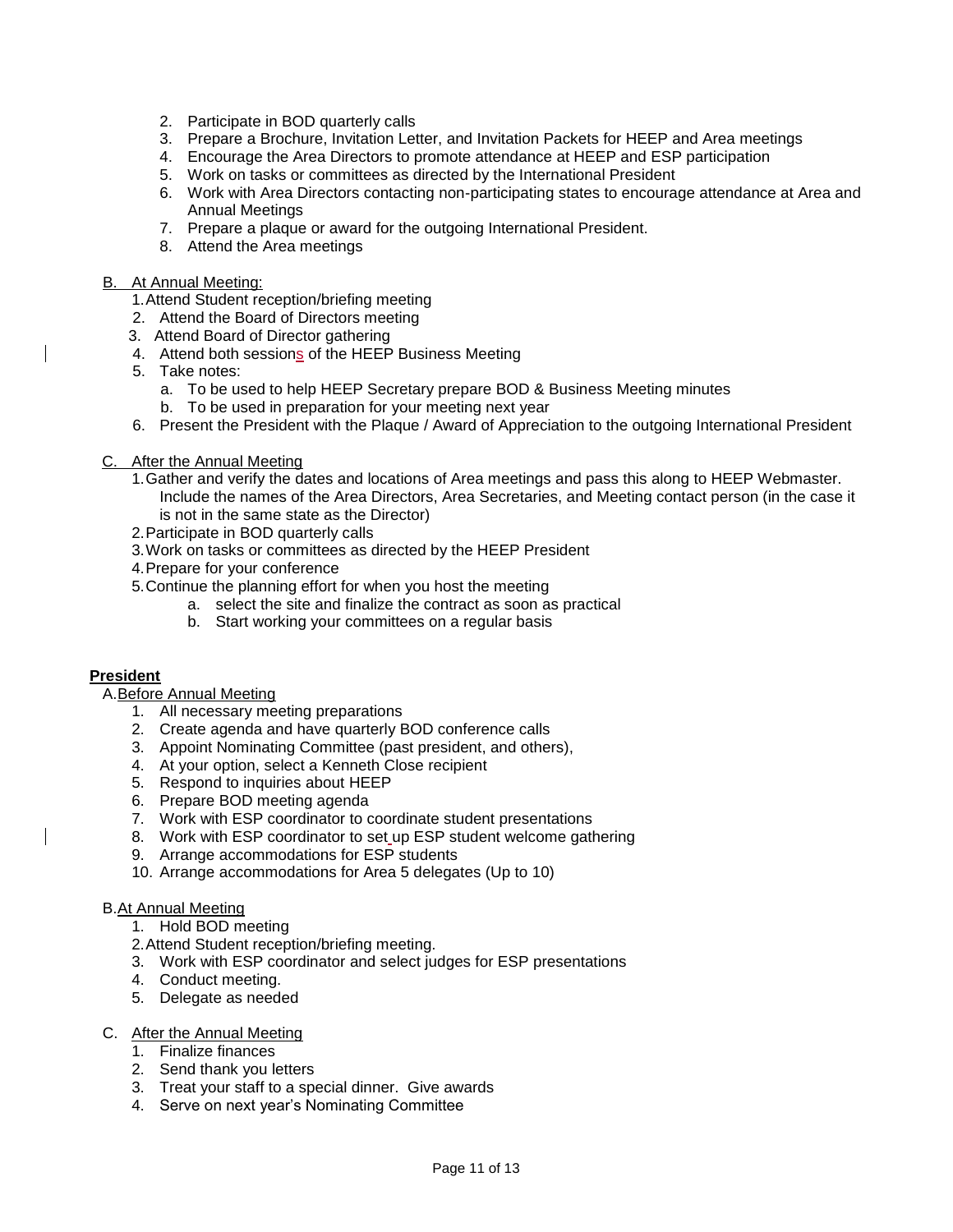- 5. Complete Federal taxes
- 6. Mail flags, documentation, records, etc. to incoming president

# **Past President**

- A. Before the Annual Meeting
	- 1.Solicit for the next Secretary
	- 2.Participate in BOD quarterly calls
	- 3.Work on Tasks and/or Committees as directed by the HEEP President or BOD, if you don't have one already

#### B. At Annual Meeting

- 1. Present the final financial report for your meeting
- 2. Serve on the nominating committee for the next selection of officers
- 3. Report on who was nominated

#### C. After the Annual Meeting

- 1. Help out
- 2. Participate in BOD quarterly calls
- 3. You are now a resident expert and can offer advice on any subject

#### **Past-Past President**

#### A. Before the Annual Meeting

- 1.Work on Tasks and/or Committees as directed by the HEEP President or BOD, if you don't have one already
- 2.Participate in quarterly BOD calls
- 3.Help out

# B. At Annual Meeting

- 1.Serve on the nominating committee for the next selection of officers
- 2.Report on who was nominated

#### C. After the Annual Meeting

- 1.Help out
- 2. Participate in quarterly BOD calls
- 3.Offer advice

# **Area Directors**

#### A. Before the Annual Meeting

- 1.Quarterly Communication with Area members
- 2.Prepare to nominate a student from your area for the Annual Meeting.
- 3.Organize Student presentations and mentor student to prepare them for the Annual Meeting
- 4.Work with ESP coordinator on what the students will need to do at HEEP
- 5.Establish and maintain contact with non- participating states/territories to encourage attendance
- 6.Provide HEEP Secretary with area member's contact information.
- 7.Conduct surveys as needed
- 8.Send a letter to states requesting a yearly report
- 9.Collect yearly reports and have webmasters post to the web
- 10. Submit any By-Law changes to HEEP Secretary
- B. At Annual Meeting
	- 1.Give the area meeting report at BOD
	- 2.Introduce your area student to other students at ESP welcome gathering
	- 3.Moderate session if asked